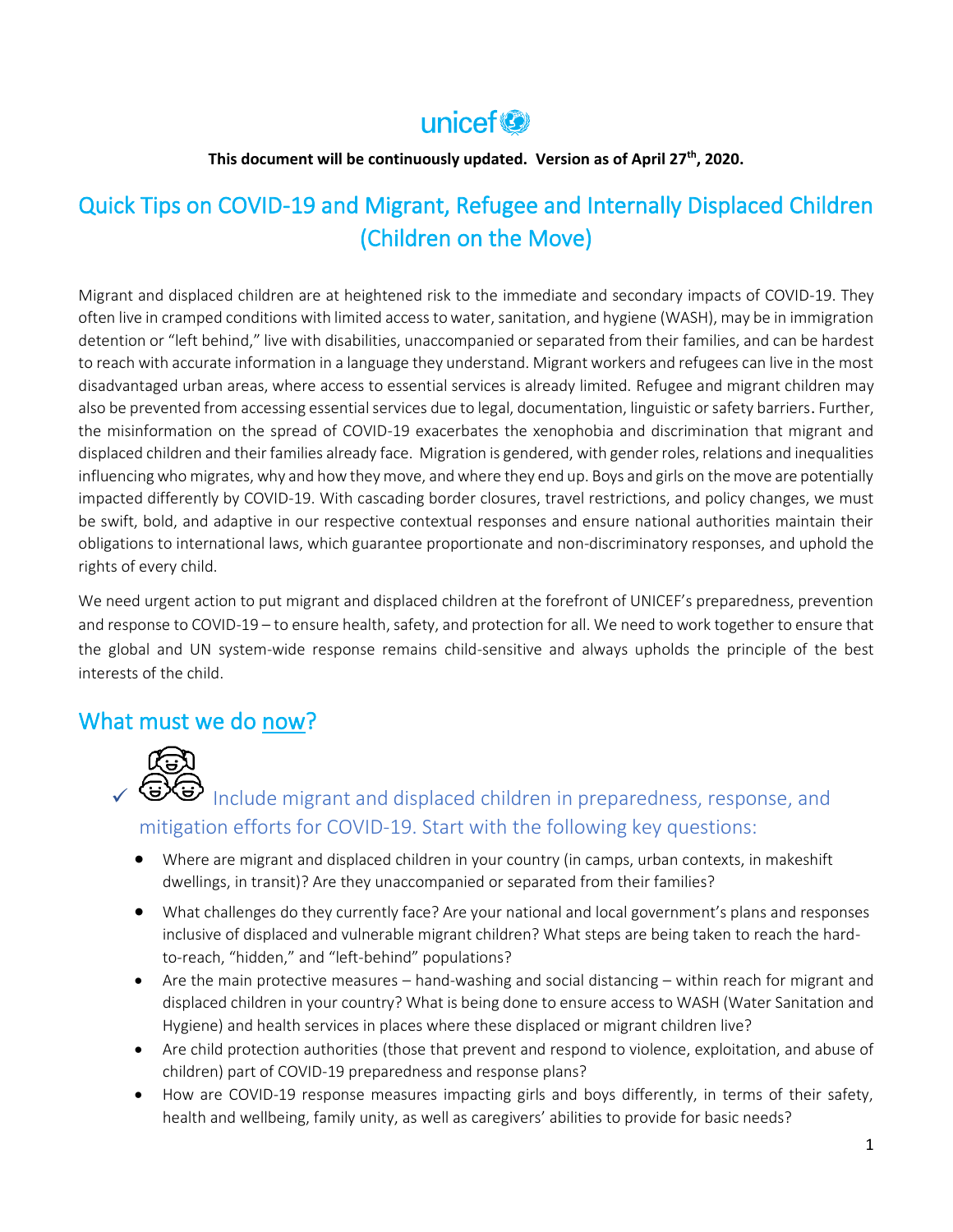• How will COVID-19 responses affect existing public services, programs, and aid efforts? How will measures such as "social distancing" or border closures affect your own capacity to respond, interact, and help communities in need?

# $\checkmark$  Advocate proactively against xenophobia, stigma, and discrimination – the virus does not discriminate, and neither should we.

- Do not miss any opportunity to lead by example and call out all instances of discrimination or stigmatization against any person, including migrant and displaced children. Encourage local influencers, leaders, and youth bloggers to speak up in support of protecting all children IN a country, not just OF a country or of a given local area. The virus knows no passports.
- Advocate for ALL children in vulnerable positions, such as children with disabilities, children separated from their families, and others who need specific support alongside migrant and displaced children. For a good example, see the [UNICEF's Press Release of 11 March.](https://www.unicef.org/press-releases/unicef-statement-covid-19-outbreak)
- Migrant and displaced youth, especially those moving irregularly are at heightened risk of being stigmatized, discriminated against, or becoming targets of violence. Proactively consider and engage youth on the move as critical partners in COVID-19 responses, in ways that are safe and responsible.

## $\sqrt{1}$  Provide accessible, timely, culturally and linguistically appropriate, childfriendly and relevant information on COVID-19 to children and families on the move.

- Make sure COVID-19 public messaging and services announcements, verified resources, and other important communication activities are inclusive of displaced and migrant children and families. Do not inadvertently stigmatize them. They are likely among the worst affected and the hardest to reach.
- To get these messages across, use displaced and migrant families' preferred channels of information and sources they trust (peer migrants, refugee networks, diaspora groups, volunteers, frontline workers). Ensure to account for gender differences in how information is accessed, disseminated and trusted.
- Consider cultural barriers and disabilities. Ensure translation and audio-visualization of messaging and communication materials and other information into languages and formats commonly spoken and easily understood by all children and youth on the move in your context, including those living with a disability.
- Build upon existing protection programs, services, and contact points to disseminate COVID-19 preventative and response measures targeting children and families on the move, such as Child Friendly Spaces and Blue Dot hubs.
- See here for [more tips](https://micicinitiative.iom.int/guidelines/guideline-9-communicate-widely-effectively-and-often-migrants-evolving-crises-and-how) on considerations when communicating with migrant populations. See here for more tips on accounting for gender differences.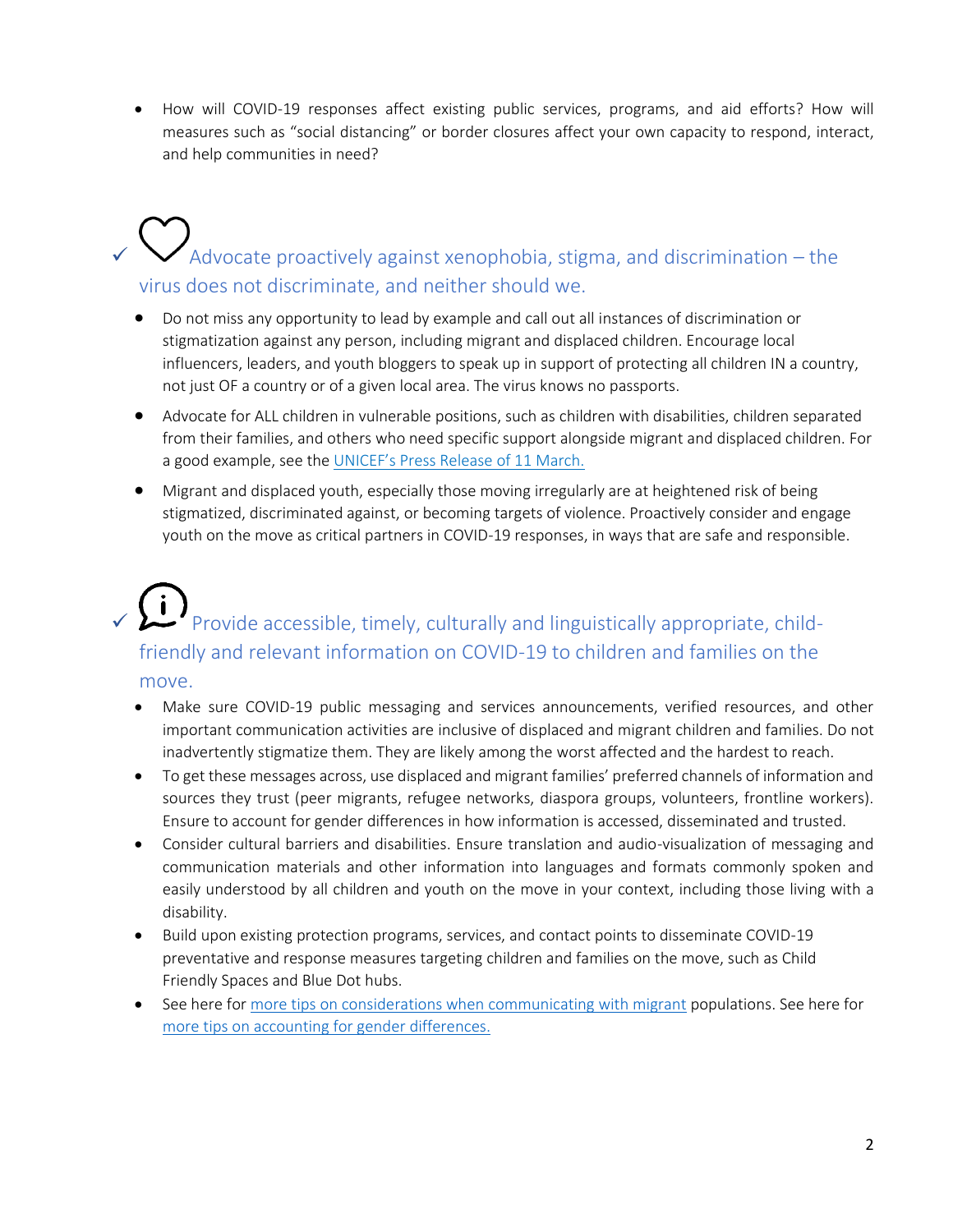## ✓ Ensure universal access to COVID-19 testing, healthcare, Mental Health and Psychosocial Support (MHPSS) and other essential services, for all those who need them, regardless of status.

- Identify and address barriers in law or practice that prevent safe access to health or MHPSS services for migrant and displaced children. Advocate for health as a human right – this being in the best interest of all. To keep everyone healthy, all people should be included and have access to care, regardless of their financial or legal status. To keep everyone healthy, no one should be denied access to care and no one should fear they will be penalized for accessing services, for example if their legal status is communicated to law enforcement agencies who may act to deport them.
- Efforts to contain pandemic outbreaks often divert resources from routine health services including preand post-natal health care and contraceptives. This can exacerbate already limited access to sexual and reproductive health services for those on the move. Ensure continuous access to these essential services.
- Integrate and invest more resources into MHPSS for migrant and displaced children and their families, wherever possible. The COVID-19 crisis piles onto existing uncertainties and distress, may prolong family separation, lead to the loss of family members, and maintenance of precarious conditions, so MHPSS services will become even more crucial for children and families' coping and resilience.

\*Note: This is not an exhaustive list for the health sector response, but only raises *additional* points for migrant and displaced children otherwise commonly overlooked – please refer to WHO Guidance [here](https://www.who.int/emergencies/diseases/novel-coronavirus-2019/technical-guidance/critical-preparedness-readiness-and-response-actions-for-covid-19) and UNICEF's official website [here.](https://www.unicef.org/coronavirus/covid-19)

 $\bigcup$  Ensure clean water, basic toilets and good hygiene practices are also available for migrant and displaced children and families, when transiting or for those living in camps and in urban areas.

- Civil society, UNICEF, and partner organizations should support governments to expand the availability and access to WASH services in places where migrant and displaced children live and at other critical locations, such as border crossings, bus/train stations or key transit points.
- If WASH facilities are not readily available, communicate clearly (in languages and formats understood by displaced or migrant children) and often that avoiding touching one's mouth or eyes is another way to minimize the risk of infection.
- Do not overlook menstrual health and hygiene management in COVID-19 response plans, with an emphasis on migrant and displaced women and adolescent girls.



Support and advocate for safer living and housing conditions to allow for social distancing, including in shelters, refugee and IDP camps.

- Join voices and advocate with partners to sensitize governments and donor organizations to not forget about those in the most precarious living conditions.
- If environments remain crowded, to the extent possible, isolate the sick from the most high-risk (the elderly, those with co-morbidities, co-infections, and other pre-existing conditions). Scale up risk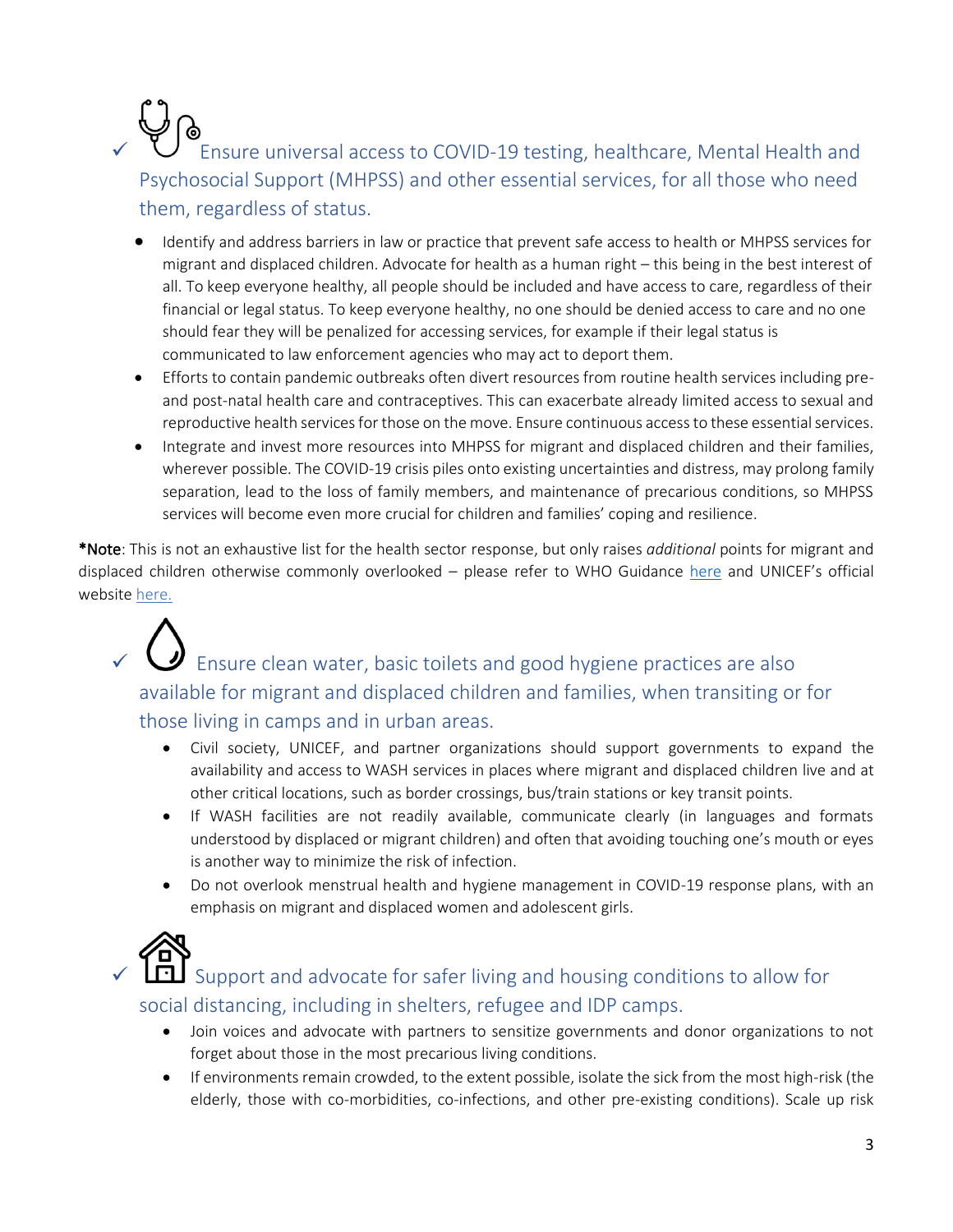communication and information to encourage coughing hygiene, such as coughing into elbows rather than hands.

- Be wary of the impact of social distancing on essential social support systems, especially in contexts where children rely on their elders. Implement or help with implementation measures to provide further support and monitoring to minimize new or exacerbated vulnerabilities.
- Outbreaks can fuel and exacerbate the risk for women and girls to experience gender-based violence. Quarantines force families to stay at home or in shelters, but for many women, girls, and children, home is a dangerous place. Therefore, mitigating measures should be in place, while following government regulations. Support women's and crisis shelters in your context.

**TITH** Advocate to stop refoulement, detention, push-backs, deportations and mass expulsions of migrant and displaced children and families in the context of the COVID-19 pandemic. These practices threaten children's rights and health and are a risk to public health.

- Every child's right to seek asylum, protection or to reunite with family members should never be compromised because of public health considerations. States can and must protect both public health and access to asylum. Any child should be allowed to enter a State's territory in order to apply for asylum and be able to remain there for the duration of asylum proceedings, or until a sustainable solution in their best interests is identified. Protocols to prevent and mitigate COVID-19 risks and safeguards for unaccompanied and separated children must be in place.
- States should immediately put a moratorium on any new detentions of children because of their or their parents' migration status and release children and families in immigration detention into non-custodial community-based alternatives to detention, following strict safeguards to prevent and respond to COVID-19. Detention is always harmful to children's physical and mental wellbeing, but it is particularly dangerous in the context of COVID-19.
- States should immediately stop push-backs and deportations of children, especially if they are unaccompanied or separated. These practices do not only threaten children's rights and health, but also public health for all States involved, including the likelihood of further spread of the virus in countries ill-equipped to manage an emergency of this scale.
- In contexts where push-backs and deportations continue, returning and receiving States should urgently step up COVID-19 prevention and response measures and cross-border cooperation to protect children, as well as their families and communities.

Advocacy Guidance for Refoulement, Detention, Push-backs, Deportations of Children and Families on the Move

- Focus on the impact on children and families and try to gather as many data & facts as possible (e.g. number of children being deported; conditions in detention; UASC being pushed back).
- Have an advocacy plan for the whole migration corridor, approaching returning and receiving countries in a coordinated manner with consistent messaging. It is of course key to ask returning countries to stop returning children, but at the same time we must ask receiving countries to stop receiving them, at least until some key safeguards are in place.
- Combine public and quiet advocacy.
- Bring these issues to the attention of national and local media and use social media to spread awareness, including about potential solutions and examples of governments doing the right thing.
- Partner with and support the efforts of UN entities, child rights organizations, members of the International Detention Coalition, pro-bono legal services and any other local actors working on these issues in your context (e.g. exchange information; start joint initiatives).
- Reach out to Human Rights Institutions to initiate independent investigations.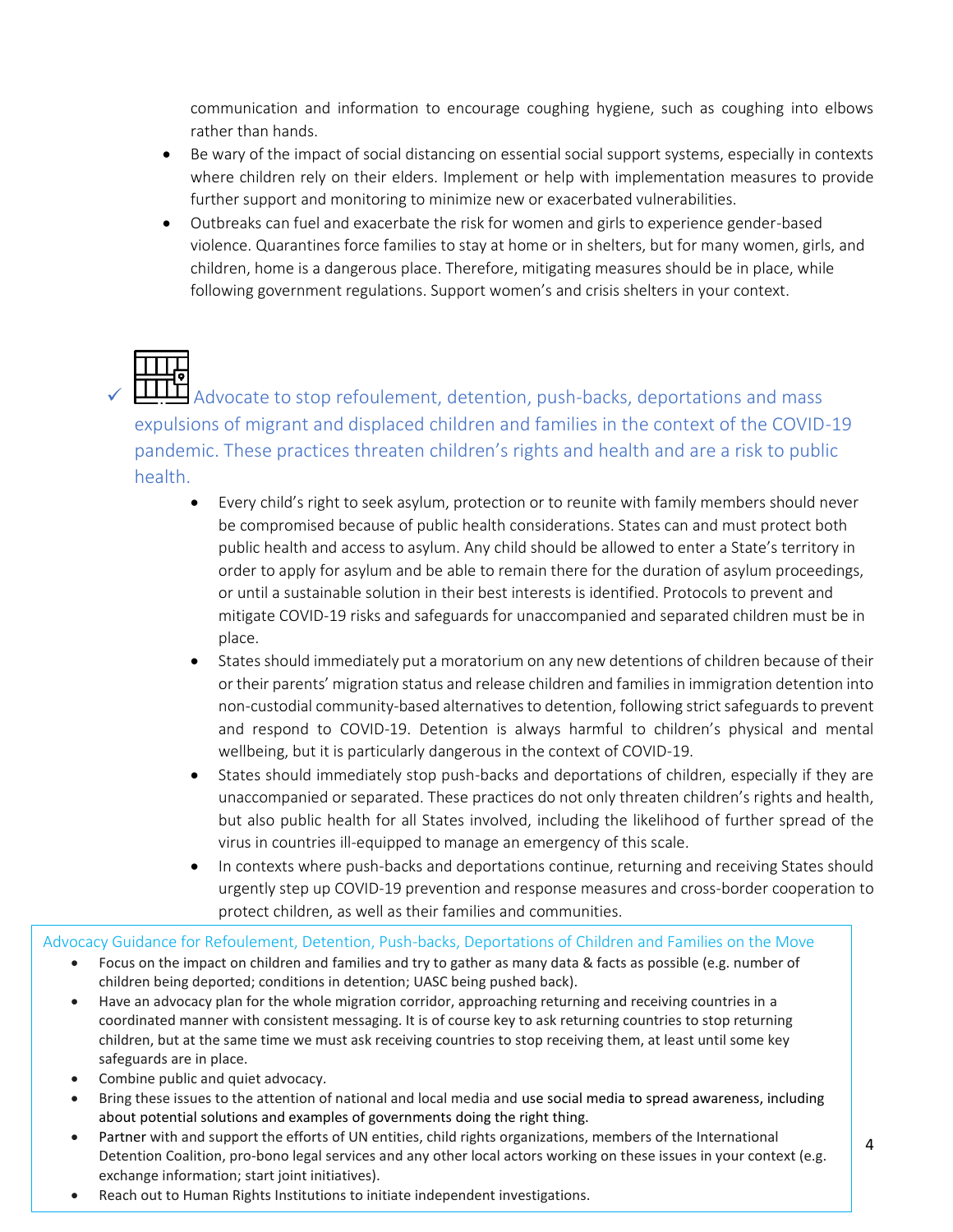## Implement education strategies for continued learning for all children including migrant and displaced children - and make schools safe, healthy, and inclusive environments.

- Read more about UNICEF's Key Messages and Actions for COVID-19 Prevention and Control in Schools [here.](https://www.unicef.org/reports/key-messages-and-actions-coronavirus-disease-covid-19-prevention-and-control-schools)
- While schools are an important platform to provide information to migrant and displaced children, do not rely on schools only to reach them. Migrant and displaced children are already disproportionally affected by learning disruptions and make up a large part of the out-of-school child population.
- Often living in poverty, many migrant or displaced children depend on school lunches and other services being provided at schools. As schools close, provide alternative, safe options for hot meals and support for the most vulnerable.
- Consider the need for special childcare options, especially for children whose parents or caregivers are living or working abroad, directly involved in the COVID-19 response (e.g. healthcare workers), or parents' and caregivers' own health has been affected by COVID-19 and impairs child-caring capabilities.

Expand social protection policies and programs to minimize the economic impact of COVID-19 on families.

- Millions of children have parents who are migrant workers currently residing in faraway cities or different countries and send vital money home (remittances). It is important we monitor and mitigate the socio-economic impact of the economic downturn affecting migrant workers and their ability to support children left behind in communities of origin.
- Identify key indicators (specific, measurable, and observable characteristics) to promote more effective and efficient data collection, exchange, and analysis for improved understanding and response to the secondary impacts of COVID-19.
- Monitor and buffer the effects of border closures, travel restrictions, and policy changes on members of migrant workers' families and children left behind through adaptive social protections. Families may now be separated for prolonged periods exposing children to protection and mental health risks. Advocate for children of migrant workers to be included in economic stimulus packages, response plans and mitigation measures.
- Where healthcare systems are stretched by efforts to contain outbreaks, care responsibilities are frequently "downloaded" onto women and girls, who often bear responsibility for caring for ill family members and the elderly. Ensure that their particular situation is taken into account in all response measures.



Join forces with relevant partners and stakeholders, to disseminate information, coordinate response plans and minimize the impact of COVID-19 on children and families on the move. Our collaboration and unity is needed more than ever to ensure health, safety, and protection for all, especially for those in the most vulnerable of circumstances